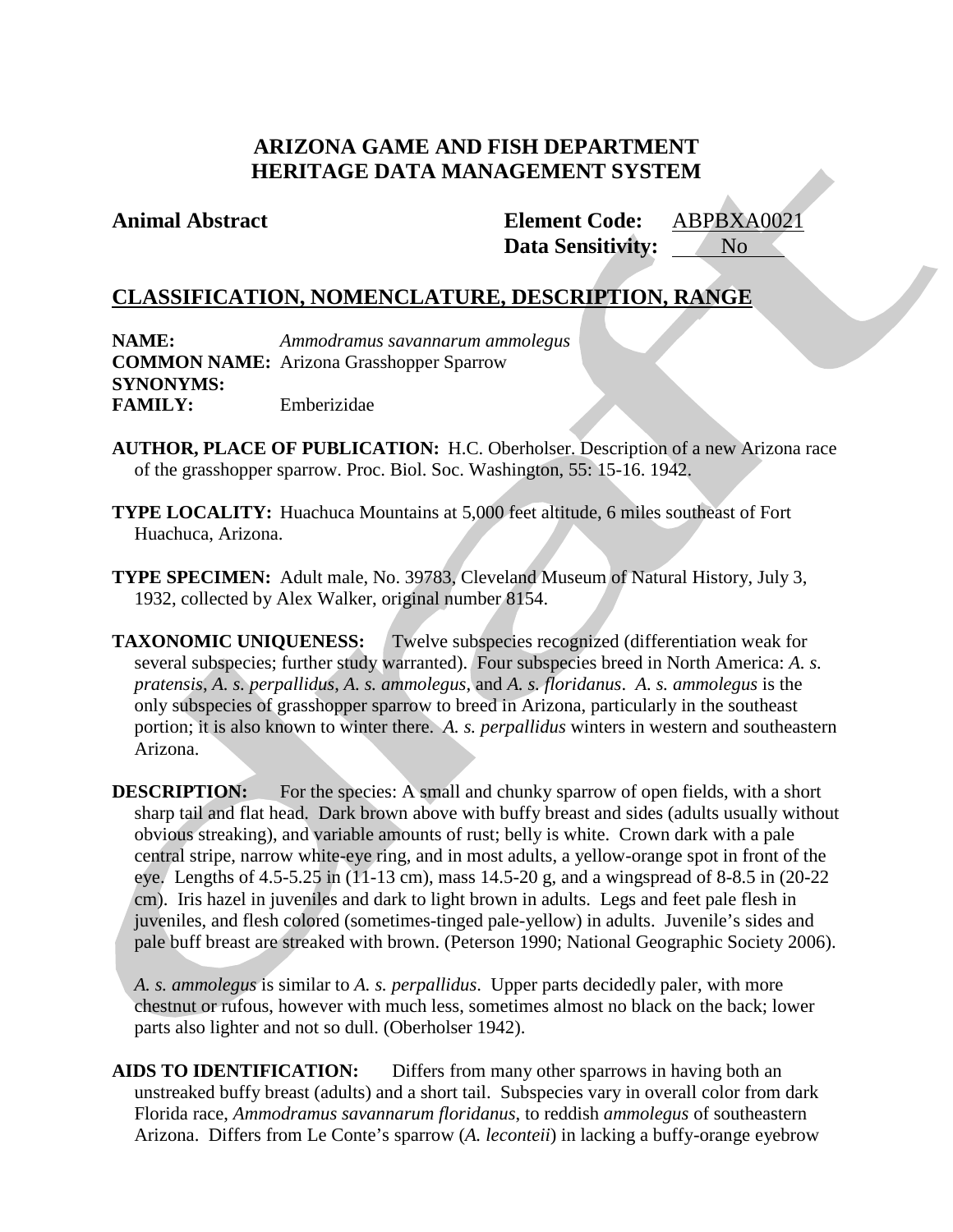and blue-gray ear patch. Adult differs from juvenile Henslow's sparrow (*A. henslowii*) in lacking a yellowish-olive central stripe on the crown. Nelson's Sharp-tailed Sparrow (*A. nelsoni*) has a broad gray central crown stripe, fine blackish streaks on flanks, white braces across the back, and either bright orange supercilium and breast, or dull gray cheek patch and dull yellow supercilium. Juvenile lacks the olive and russet tones of the otherwise similar adult Henslow's sparrow. Immature resembles Baird's Sparrow (*A. bairdii*) but lacks latter's double, dark mustache stripes (Farrand, Jr. 1988).

## **ILLUSTRATIONS:**

Color drawing (Peterson and Peterson, 1990: 323) Color photos (Farrand, Jr., 1988: 456) Color drawing (National Geographic, 1999: 409; 2006: 417) Color photo [\(http://www.birdsofoklahoma.net/grasshopsparrow.htm\)](http://www.birdsofoklahoma.net/grasshopsparrow.htm) Color photo of species (Jim Burns, in Corman & Wise-Gervais 2005: 528) Color photos of the species (Larry Master, in NatureServe 2006)

**TOTAL RANGE:** Disjunct breeding populations occur in southeastern Arizona, extreme southwest New Mexico, and adjacent northern Sonora and Chihuahua, Mexico (Vickery 1996, Williams 2007 *in* Ruth 2008). Winter range is poorly documented, but thought to extend from southeastern Arizona, southwestern New Mexico, south to Sinaloa and Morelos, Mexico, and Guatemala (Vickery 1996).

**RANGE WITHIN ARIZONA:** Southeastern (breeding) and southern (wintering) Arizona. In 1987, singing males were heard in the Altar Valley, the Sonoita Grasslands, the San Pedro Valley and the San Bernardino Valley. Historically they also occurred in the Santa Cruz and the Sulphur Springs valleys, but those populations have largely disappeared because of habitat loss or degradation (Strong 1987). According to Corman (*in* Corman and Wise-Gervais 2005), "Atlasers also discovered that they were much more widespread in grasslands of the Sulphur Springs Valley north to Willcox, and in the Buenos Aires National Wildlife Refuge in the Altar Valley than previous literature suggests."

# **SPECIES BIOLOGY AND POPULATION TRENDS**

**BIOLOGY:** Unless singing, grasshopper sparrows usually are well concealed in their grassy habitat. Singing birds typically perch above ground, such as on grass stalks or low fences. Voice is a thin dry buzz, *pi-tup zeeeeeeeeee*. National Geographic (1999) reports, "Typical song is one or two high chip notes followed by a brief, grasshopper like *buzz*; also sings a series of varied squeaky and buzzy notes." Males sing two completely different, squeaky courtship songs, one short and the other sustained. Around nest, single and double *chip*, *chip-chip* calls by both male and female. Birds vocalize frequently in the early morning before and just after sunrise, but the songs decrease as the temperature rises. They may also sing in the late afternoon, particularly during or immediately after thunderstorms.

Locomotion: walking, hopping, and climbing. When foraging, runs and walks. Female flushed from nest runs in hunched posture giving injury distraction display. Flight differs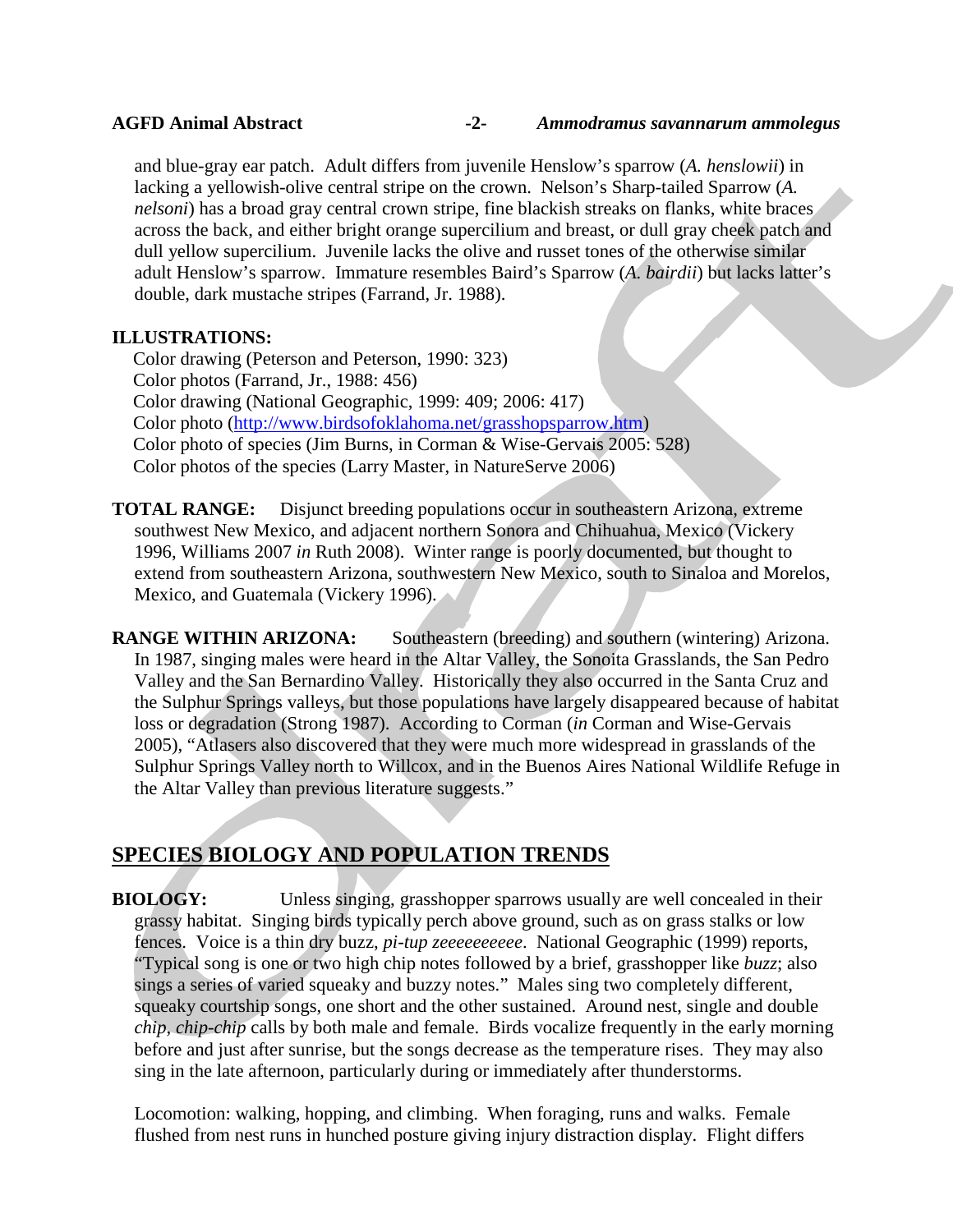depending on time of year, social situation, sex, or destination. During breeding season, male gives wing-flutter display. When flushed, flutter flight is a short distance before dropping into cover; later in breeding season is a "dodging" zigzag movement. More sustained escape flight becomes direct. When flushed in winter, bird usually flies a short distance  $\left($  <20 m), with habit of twisting tail as it drops down into grass (Vickery 1996).

Average territory size is small, less than 2 ha. Territory boundaries delineated in open habitat by conspicuous song-perches, flight displays, and agnostic interactions. Males sing two different songs and use conspicuous wing displays to maintain exclusive territories. Territorial male chases intruding male from territory, then sings vigorously, flicks wings. Territory defense declines after young fledge. (Vickery 1996).

The species is not known to flock, at any time of year. At night, migrants probably use contact notes. In winter, generally solitary, but within a large  $(>300$  ha) prairie,  $>100$ individuals can be found during peak densities corresponding with migration. In Arizona, stealthy behavior, cryptic plumage, solitary habits, and short escape flights enabled Grasshopper Sparrows to forage far (usually >8 m) from shrub cover (Pulliam and Mills 1977 in Vickery 1996). Mean longevity of banded males in Florida was 2.9 years.

It appears that predation is a minimal threat to these species, however, adults may be taken by hawks, Loggerhead Shrikes (*Lanius ludovicianus*), and also probably mammals and snakes. Nest predators include striped skunks (*Mephitis mephitis*), raccoon (*Procyon lotor*), weasels (*Mustela* sp.), ground squirrels (*Citellus* sp.), foxes (*Vulpes* sp.), cats, feral pigs, and snakes (*Coluber constrictor*, *Elaphe* sp., *Thamnophis* sp., *Lampropeltis* sp., and *Sistrurus* sp.). (Vickery 1999).

**REPRODUCTION:** The species arrives on their breeding grounds in mid-April and depart for their wintering grounds in mid-September. Throughout most of their range, they are able to produce two broods, one in late May and a second in early July. Frequently re-nest after nest failure. (NatureServe 2001). In Arizona, the peak of *A. s. ammolegus* male singing activity is after the onset of the summer monsoon rains in late June or early July, although birds may occasionally be heard in April or May. Active nests have only been found in July, but it is likely that nesting continues into August and possibly September (Mills 1982 in Strong 1987); Corman (in Corman and Wise-Gervais, 2005), reported males singing from July to early September.

Courtship consists of low fluttering flight by male, silent or with song, the latter answered by female trill; male may chase female while singing (Ehrlich, Dobkin and Wheye 1988). Generally monogamous, with clutch sizes of 4-5 eggs (range 3-6). Eggs ovate, smooth, slightly glossy; generally cream white, sometimes with grayish markings; lightly speckled and spotted with reddish brown; spots generally sharp and well defined, either scattered over entire egg or concentrated toward the large end. Incubation averages 11-13 days for *A. s. pratensis*, *A. s. floridanus*, and *A. s. perpallidus*; probably similar for *A. s. ammolegus*. Female incubates eggs alone. At hatching, young birds are blind, covered with grayish-brown down, and generally precocious, with juvenile plumage generally complete by 10-12 days. Adults and non-parental female attendants perform brooding of nestlings. Nestlings remain in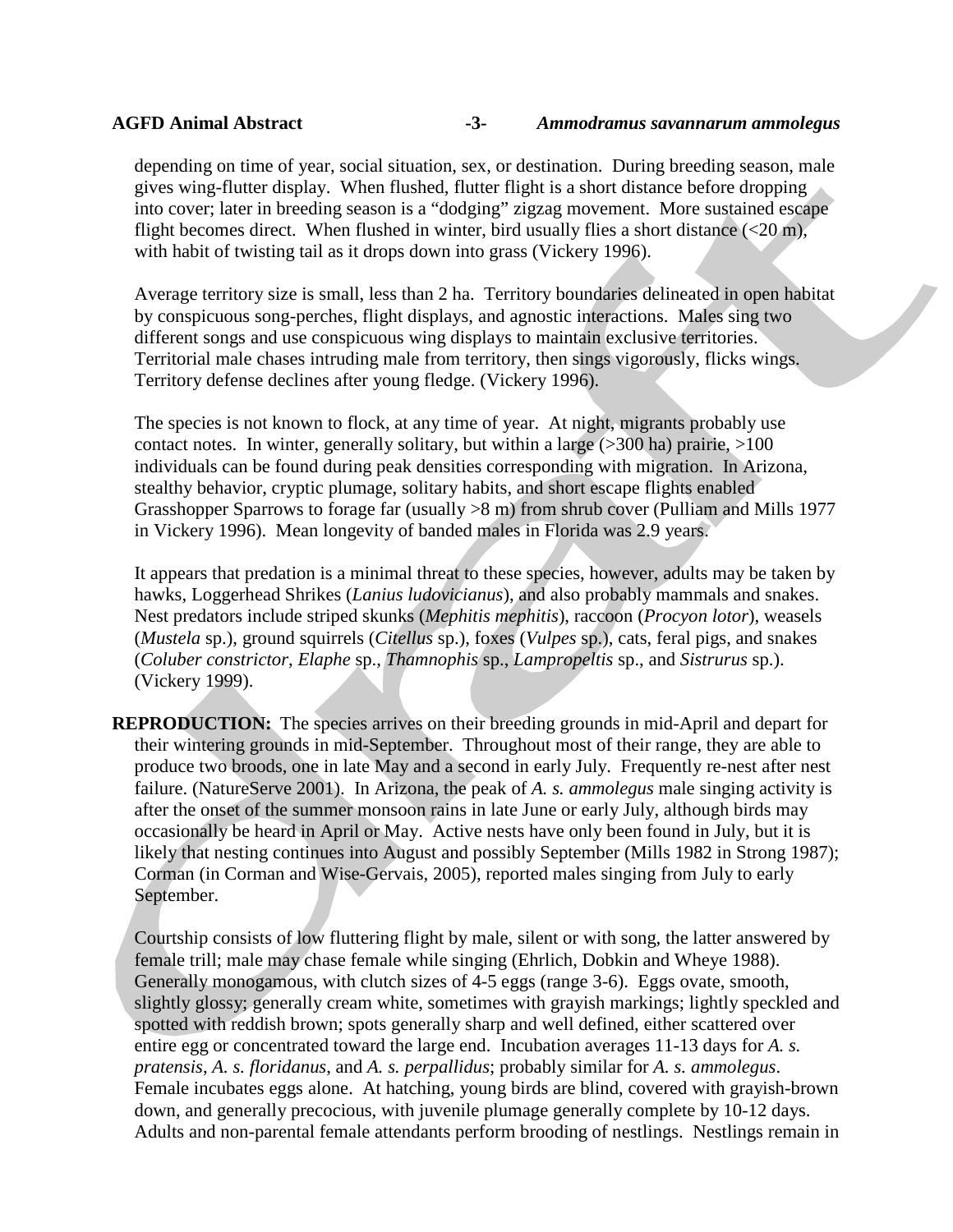the nest 8-9 days. Young do not fly when departing the nest, but run through vegetation. Young of first brood have usually dispersed from natal territories when adults are feeding nestlings of second brood. Female ordinarily provides only 4-19 days post fledging parental care before she initiates nest construction of second clutch. Female probably gives limited care to first brood while incubating second clutch; level of care unknown. (Vickery 1996).

Nests are placed on the ground, typically in a slight hollow tucked at the base of a tuft of grass, forb, or shrub. Nests built in 2-3 days by the female, consist of a cup nest domed in the back with overhanging grasses and a side entrance. The nest dome is constructed of grasses and sedges, usually woven into the overhanging grasses and shrub stems. Rim usually level or slightly above ground; inner lining with fine grasses, sedge, sometime hair. Nests not reused. (Vickery 1996; Corman and Wise-Gervais 2005).

**FOOD HABITS:** Omnivorous. Their diet consists of mostly insects in summer, and grass and weed seeds in winter, especially panic grass (*Panicum* sp.) and sedges (Cyperaceae). Foraging occurs on the ground, although birds may ascend seed stalks to bend them down or discharge their contents (Bison 2000).

**HABITAT:** For the species, they prefer large expanses of intermediate height grass for nesting. Occupied grasslands in Arizona often include some low, woody shrub component such as scattered young mesquite and mimosa. They nest primarily in semiarid grasslands within the state. (Corman and Wise-Gervais 2005). In southeastern Arizona, their habitat is characterized as having nearly 75% ungrazed grass cover, 5% woody cover, and about 20% bare ground (Bock and Webb 1984, in Corman and Wise-Gervais 2005). Results from surveys conducted in 1986-1987 (Strong 1987) indicate, "They preferred habitat of the Arizona grasshopper sparrow is open grassland between 3800 and 5300 feet. Within this range, the sparrow is limited to areas with moderate to high coverage of medium-height grass and with relatively low shrub coverage. The preferred habitat has grass cover of 42 to 60%, shrub canopy cover of 1 to 8%, and average grass height of 5 to 20 cm. Areas with trees appear to be avoided. Other areas avoided include areas with extremely short or tall grass, low grass cover, or high shrub densities. These habitat requirements are incompatible with extreme over-grazing by cattle, which can lead to grass denudation and mesquite invasion."

**ELEVATION:** The preferred habitat in Arizona is open grasslands between 3,800 and 5,300 feet (1159-1616.5 m).

**PLANT COMMUNITY:** Desert grassland and Sonoran desert scrub -- Open to dense vegetation of shrubs, low trees, and succulents, dominated by paloverde (*Cercidium microphyllum*), prickly pear (*Opuntia* sp.), and giant saguaro (*Cereus giganteus*). Chihuahuan Desert Scrub -- Open stands of creosote bush and large succulents (*Ferocactus pringlei, Echinocactus platyaconthus*) in southern New Mexico. Desert Riparian Deciduous Woodland, Marsh -- Woodlands, especially of cottonwoods, that occur where desert streams provide sufficient moisture for a narrow band of deciduous trees and shrubs along the margins. Annual Grasslands, Farms -- Grasslands dominated by wild oat (*Avena* sp.), ripgut brome (*Bromus rigidus*), soft chess (*Bromus mollis*), bur clover (*Medicago hispida*), and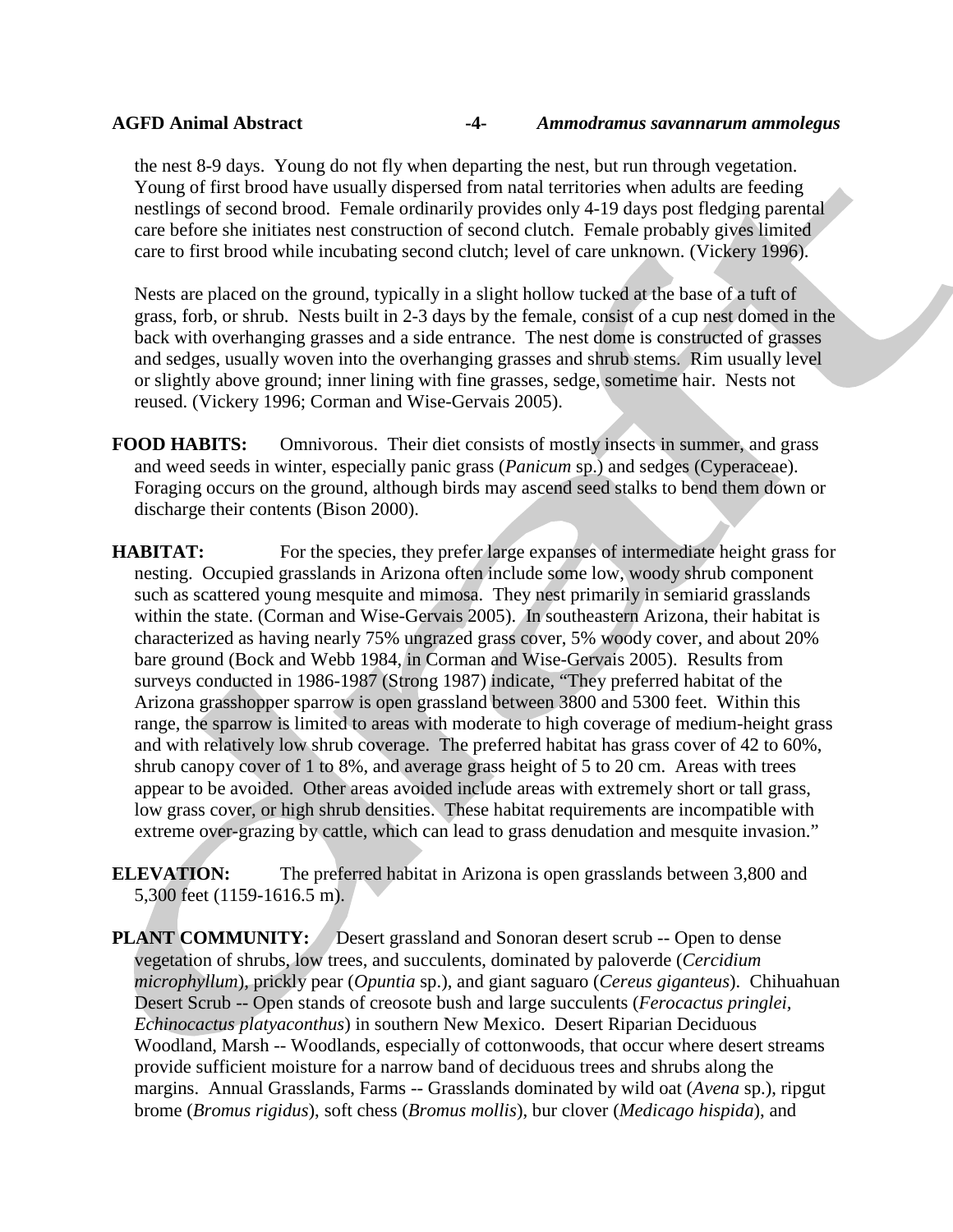filaree (*Erodium* sp.) with less than 5 percent woody cover. River, Riparian Woodland, (BISON 2000).

**POPULATION TRENDS:** Per Strong (1987), survey studies conducted in 1986-1987 indicated, "The Sonoita Grasslands and the San Rafael Valley contained the largest Arizona grasshopper sparrow populations in 1987, with densities of 0.66 and 0.85 singing males per hectare, respectively. A brief examination of the Animas Valley indicates that it may support comparable densities. The Altar, San Pedro and San Bernardino valleys support only low numbers of sparrows, which are restricted to local areas of marginal to favorable habitat. In 1986, the grasslands northeast of Cananea (Sonora, Mexico) supported a moderate population."

Given the dependence of the grasshopper sparrow on grasslands, the species has probably declined throughout its historic breeding-range in the western U.S. due to habitat degradation and destruction. A notable source of the latter is overgrazing, which can have an array of negative impacts on this habitat (natural phenomena such as drought can have similar effects). These impacts include the loss of grass-cover, reduction in production of grass-seed, increased erosion, and invasion by species such as mesquite (*Prosopis* sp.) and other woody plants. (BISON 2000).

For the species: North American Breeding Bird Survey (BBS) data indicate a significant population decline (4.4% per year) in North America between 1966 and 1989 (Droege and Sauer 1990); decline was 3.9% per year between 1966 and 1993, and 4.5 % in western U.S. (Peterjohn et al. 1994, in NatureServe 2001, and Vickery 1996).

## **SPECIES PROTECTION AND CONSERVATION**

**ENDANGERED SPECIES ACT STATUS:** None **STATE STATUS:** None **OTHER STATUS:** Bureau of Land Management Sensitive

(USDI, BLM AZ 2010) Forest Service Sensitive (USDA, FS Region 3 2007)

**MANAGEMENT FACTORS:** Limiting factors for the Arizona grasshopper sparrow are the loss and degradation of native grassland habitat (USDA, FS 2007). Management needs include reduce cattle grazing in native grasslands to maintain and enhance native grasses; reduce shrub invasion by maintaining natural fire regimes; consolidate housing and protect native grassland open space within housing developments; reduce agricultural (vineyard) development in native grassland. In southwestern Arizona, they avoid recently burned sites  $\ge$ /= 2 years post-burn; prefers shrub cover (Bock and Webb 1984, and Bock and Bock 1992, in Vickery 1996). Most of the Sonoita Plains and grasslands immediately west of the upper San Pedro River, are privately owned and are under pressures for rapid development.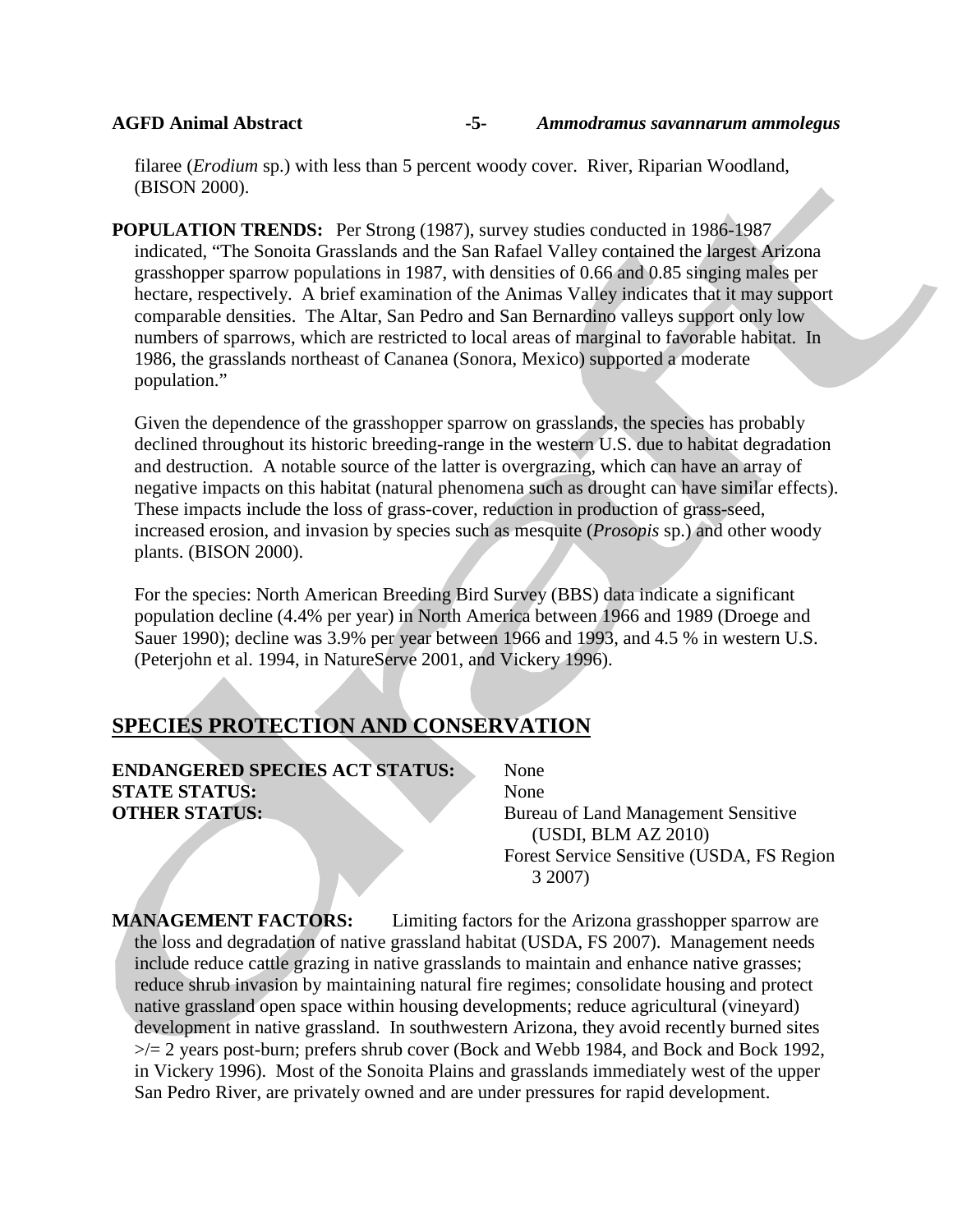**PROTECTIVE MEASURES TAKEN:** With The Nature Conservancy's acquisition of the Gray Ranch, protection of the key breeding habitat for Arizona grasshopper sparrows in New Mexico should be ensured (BISON 2000). The species tends to respond quickly to effective habitat management and restoration. Incorporation of grassland bird habitat into regional conservation strategies such as U.S. Department of Agriculture Conservation Reserve Program, are likely to help Grasshopper Sparrow and grassland birds generally (J.R. Herkert pers. comm. in Vickery 1996). Recently (2007) added to the Region 3, US Forest Service Sensitive Animals List.

**SUGGESTED PROJECTS:** Continued survey's of Arizona breeding and wintering populations, to answer Vickery's (1996) concern (next sentence), and to develop future conservation & management plans for this bird. "Because there are essentially no data on winter mortality and survivorship for this species, it is impossible to adequately determine whether reproductive failure or winter survival has a greater influence on the species' population regulation. Research on winter mortality and survivorship is urgently needed." (Vickery 1996).

**LAND MANAGEMENT/OWNERSHIP:** BLM – Tucson Field Office, DOD - Fort Huachuca Military Reservation, USFS – Coronado National Forest, USFWS – Buenos Aires National Wildlife Refuge, State Land Department, Private.

## **SOURCES OF FURTHER INFORMATION**

### **REFERENCES:**

- American Ornithologists' Union Committee. 1957. Check-List of North American Birds. Fifth Edition. American Ornithologists' Union. p. 592.
- Biota Information System of New Mexico. 2000. BISON Species Account 041846: Arizona Grasshopper Sparrow (*Ammodramus savannarum ammolegus*). New Mexico Game & Fish, [http://www.fw.vt.edu/fishex/nmex\\_main/species/041846.htm.](http://www.fw.vt.edu/fishex/nmex_main/species/041846.htm.) pp. 1-13.
- Corman, T.E. Grasshopper Sparrow, Ammodramus savannarum, in Corman, T.E. and C. Wise-Gervais, eds. 2005. Arizona Breeding Bird Atlas. University of New Mexico Press. Printed in China by Everbest Printing Co. Ltd. Through Four Colour Imports, Ltd. Pp. 528-529.
- Ehrlich, P. R., D. S. Dobkin, and D. Wheye. 1988. The Birder's Handbook: A field guide to the natural history of North American birds. Simon & Schuster Inc., New York. p. 566.
- Farrand, Jr., J. 1988. An Audubon Handbook: Western Birds. McGraw-Hill Book Company, New York. p. 456.
- <http://www.birdsofoklahoma.net/grasshopsparrow.htm.>
- Mills, G.S. 1982. Status Report: *Ammodramus savannarum ammolegus* (H.C. Oberholser). The Arizona Natural Heritage Program, Tucson. pp. 1-20.
- National Geographic Society. 1999. Field Guide to the Birds of North America. Third Edition. National Geographic, Washington, D.C. pp. 408-409.
- National Geographic Society. 2006. Field Guide to the Birds of North America. Fifth Edition. National Geographic, Washington, D.C. pp. 416-417.